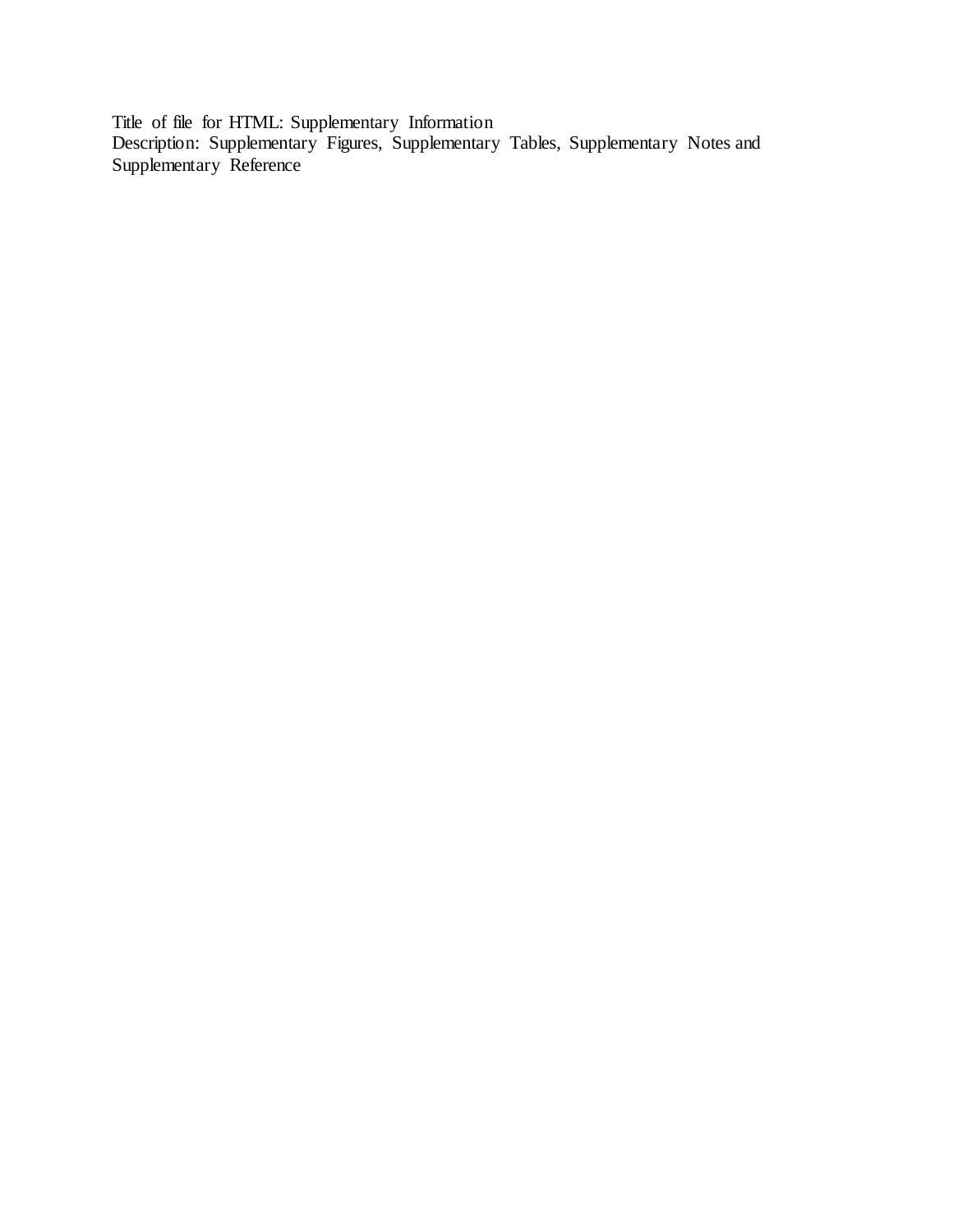### 1 **Supplemental Figures**



 $\frac{2}{3}$ 

6

3 Figure S1: **Regression analysis on simulated subjects.** Average regression results for 50 4 populations of 20 simulated subjects each. Subjects were simulated using the Sampler model at the parameters fit to the study population. Error bars are SEM across the population means. the parameters fit to the study population. Error bars are SEM across the population means.



8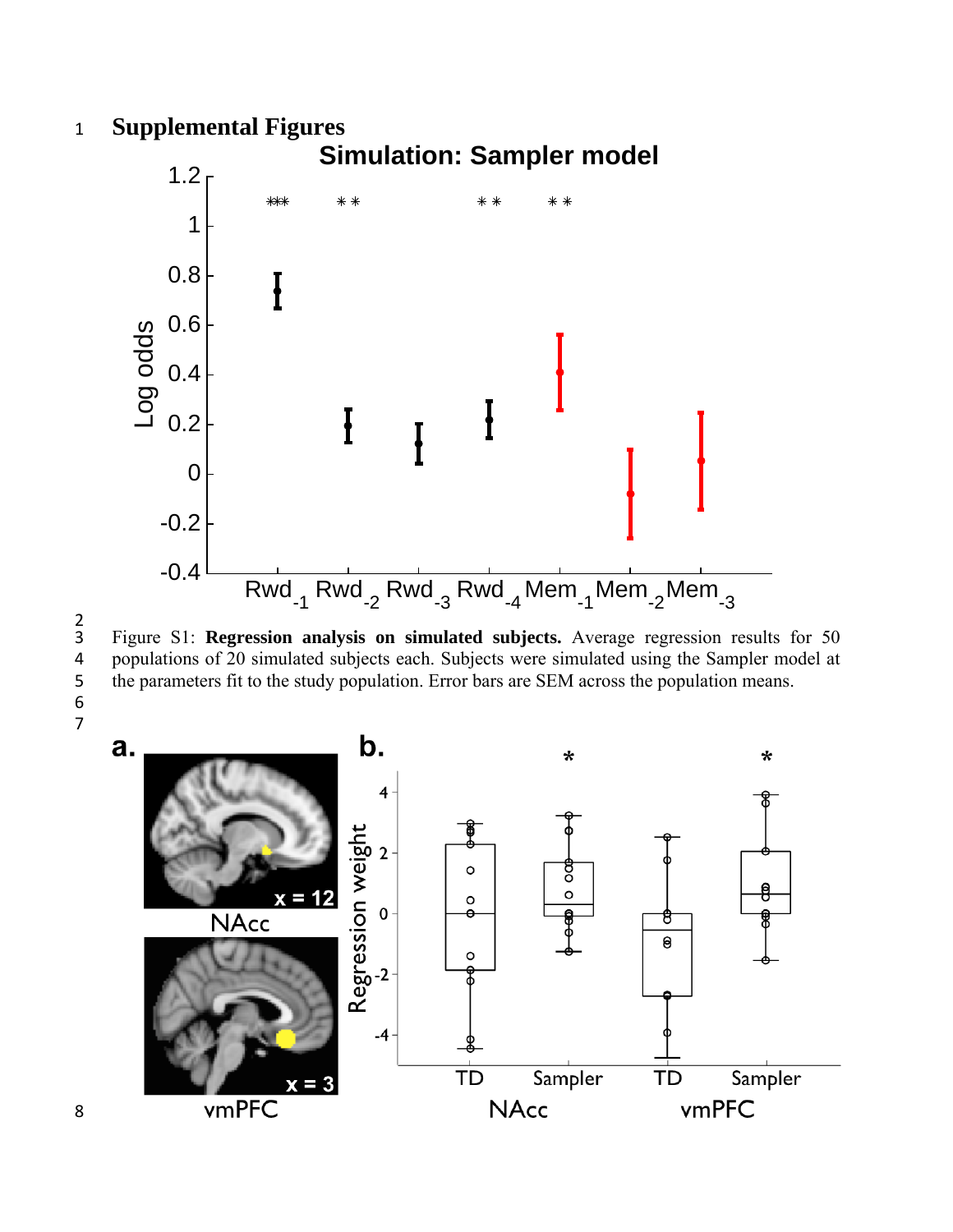Figure S2: **Sampling model fit to neural decision variables. a. Regions of interest.** We isolated voxels of interest that corresponded to previous reports of the neural substrates for the decision variables analyzed here: Chosen Value (CV), in ventromedial prefrontal cortex (vmPFC), and Reward Prediction Error (RPE), in the nucleus accumbens (NAcc). **b. Simultaneous regression.** Candidate timeseries for each decision variable were generated according to each of the two models, and entered into a simultaneous regression against the BOLD timeseries extracted from the relevant ROI. Each plotted point represents the regression coefficient for the respective model-timeseries pair; box plots display the mean and interquartile 18 range (\* *P* < 0.05). Both regressions support the hypothesis that the Sampler model underlies neural signals (NACC-RPE: *t*(13) = 2.2134, *P* = 0.0454; vmPFC-CV: *t*(13) = 2.2604, *P* = 0.0416).

| 21 |  | <b>Supplemental Tables</b> |  |
|----|--|----------------------------|--|
|----|--|----------------------------|--|

| Task   | Simulated model | Fraction best-fit | log Bayes        |  |
|--------|-----------------|-------------------|------------------|--|
| Expt 1 | TD              | 0.815             | 12.8726 (0.8499) |  |
|        | Sampler         | 0.897             | 8.4295 (0.7734)  |  |
| Expt 2 | TD              | 0.887             | 5.9292 (1.5065)  |  |
|        | Sampler         | 0.910             | 3.5762(0.6757)   |  |

Table S1: **Confusion matrix for Sampler and TD models.** For each experiment and each model, we simulated 1,000 participants using the given model as ground-truth. Each individual simulated participant used a set of parameters selected at random from the parameters fit to human participants. Both models were then fit to each simulated participant's choices. Shown are the fraction of simulated participants best-fit by the ground-truth model and the mean (SEM) log Bayes factor in favor of that model.

| Model     | $\alpha$           | $\alpha^{evoked}$  |                    | $\beta^c$             | log Bayes          |
|-----------|--------------------|--------------------|--------------------|-----------------------|--------------------|
| TD        | 0.5552<br>(0.0862) |                    | 1.7551<br>(0.6845) | $-0.0930$<br>(0.2354) | 6.9182<br>(1.3227) |
| TD-evoked | 0.5269<br>(0.0842) | 0.2135<br>(0.0545) | 2.3351<br>(0.7223) | $-0.0962$<br>(0.2381) | 5.9167<br>(1.2677) |
| Sampler   | 0.5393<br>(0.0583) | 0.4386<br>(0.0990) | 2.2869<br>(0.4943) | 0.5855<br>(0.3215)    |                    |

9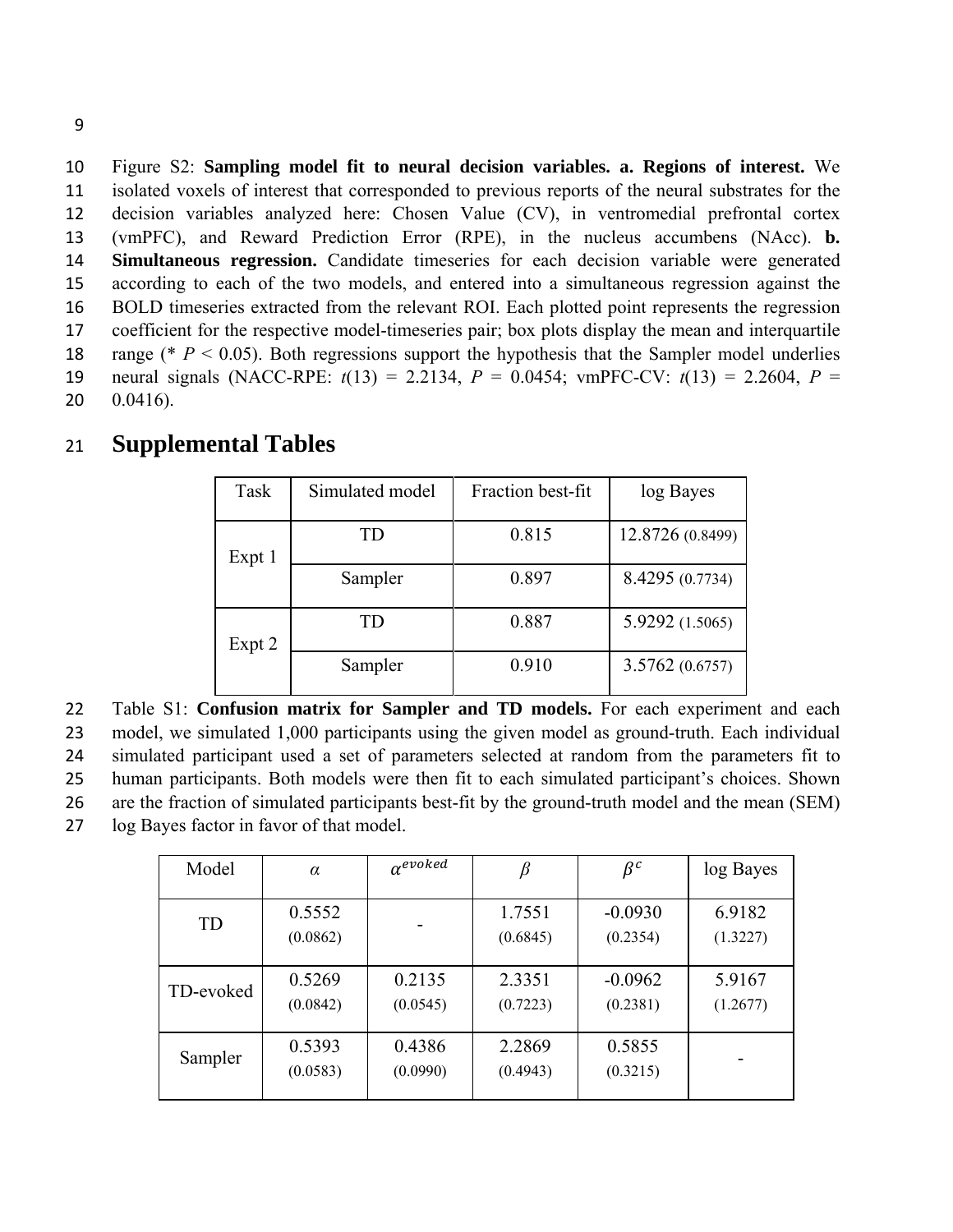- Table S2: **Fit model parameters for Experiment 2, including the TD-evoked model.** The
- 29 parameters shown are the mean (SEM) across subjects. The final column shows the mean (SEM) of the log Bayes Factor versus the Sampler model (smaller is better).

| $\alpha^{TD}$ | $\alpha$ Sample | $\beta^c$ | $R^{TD}$ | $\rho$ Sample | $\alpha^{evoked}$ | log Bayes |
|---------------|-----------------|-----------|----------|---------------|-------------------|-----------|
| 0.4275        | 0.5670          | 0.5281    | 0.0580   | 2.0910        | 0.6005            | 0.9700    |
| (0.0653)      | (0.0521)        | (0.2815)  | (0.4654) | (0.5187)      | (0.0871)          | (1.1015)  |

Table S3: **Fit model parameters for the Hybrid model.** The parameters shown are the mean

(SEM) across subjects. The final column shows the mean (SEM) of the log Bayes Factor versus the Sampler model.

## **Supplemental notes**

### **Simulated model fits**

To demonstrate that these models are, in fact, distinguishable, we simulated the models each running 1,000 instantiations of each experiment, each instance with separately initialized payoff and outcome timeseries. Each model simulation was run using parameters as fit to one randomly drawn subject from the respective Experiment. The Sampler model drew one sample before each choice. For Experiment 2, simulated subjects responded to memory probes correctly the same percentage as did our real subjects. We then fit both models to each population of 1,000 simulated subjects. The result of these fits is shown in Table S1.

For Experiment 1, subjects simulated using the TD model, 81.5% were best-fit by the TD model, by an average log Bayes factor of 12.8726 (SEM 0.8499). For Experiment 1, subjects simulated using the Sampler model, 89.7% were best-fit by the Sampler model, by an average log Bayes factor of 8.4295 (SEM 0.7734).

- For Experiment 2, subjects simulated using the TD model, 88.7% were best-fit by the TD model, by an average log Bayes factor of 5.9292 (SEM 1.5065). For Experiment 2, subjects simulated using the Sampler model, 91.3% were best-fit by the Sampler model, by an average log Bayes factor of 3.5762 (SEM 0.6757).
- In both datasets, the corresponding simulated model was a superior fit, for the bulk of the population and on average at the individual level.

## **Simulated regression results**

- We show that the regression results follow from the episodic sampling model. To simulate the
- model, we generated 50 populations of 20 simulated subjects, each of whom ran a unique
- instantiation of the task (with different payoff timeseries and outcomes), and fit the regression
- model to each population. Simulated subjects drew one sample before each decision, used the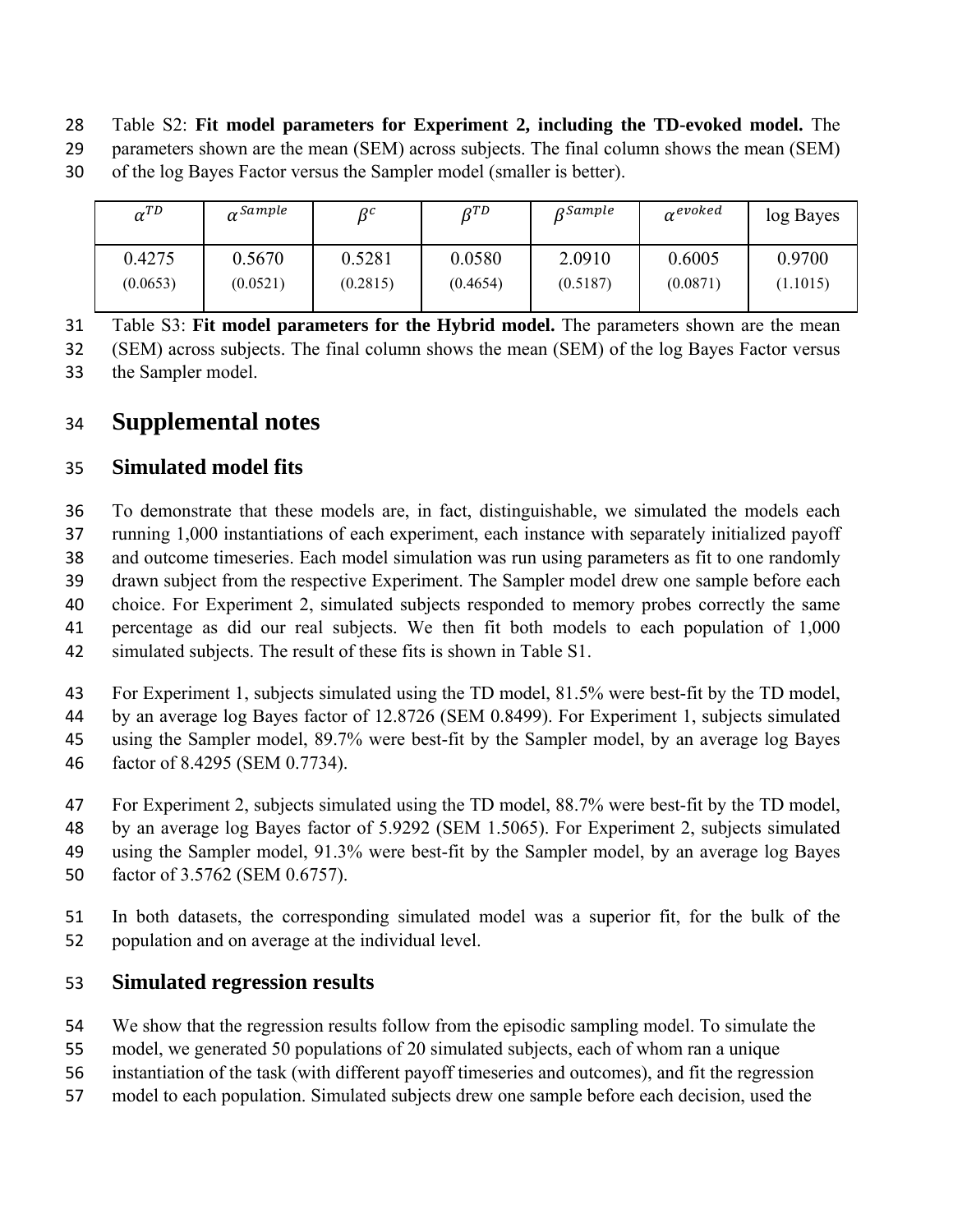- mean choice parameters as fit to the human population, and gave, on average, accurate responses
- to memory probes at the same rate as did real subjects. Figure S1 shows the average regression
- weights, across these populations, for each variable of interest.

#### **Alternative forms of choice noise**

One potential explanation for the superior fit of the sampling model is that it simply captures additional stochasticity in subjects' choices, over and above that captured by the standard softmax choice function. For instance, subjects could, with some probability ε, select the highest valued option, rather than selecting based on the difference in value between the two options ([52]; Equation S1).

67 
$$
p_t(a = A_i) = \epsilon \left( Q_{t-1}^{TD}(A_i) = \max \left( Q_{t-1}^{TD}(\cdot) \right) \right) + (1 - \epsilon) \left( \frac{e^{\beta^c I_t^c + \beta^{TD} Q_t^{TD}(A)}}{\sum_j e^{\beta^c I_t^c + \beta^{TD} Q_t^{TD}(a_j)}} \right) \tag{S1}
$$

However, model comparison did not provide evidence in favor of this "ε-greedy" approach. In Experiment 1 the Sampler model was favored for 15/20 subjects, by a mean Bayes Factor of 3.0042 (SEM 1.8137, exceedance probability > 0.99), while in Experiment 2 the Sampler was favored for 19/21 subjects, by a mean Bayes Factor of 6.734 (SEM 1.7078, exceedance 72 probability  $> 0.99$ ).

### **Neuroimaging reanalysis**

Given the Sampler's superior fit to behavior, we used the neuroimaging data collected alongside Experiment 1 [4] to ask whether the expectation and learning variables predicted by the sampling model could provide a better explanation of BOLD signal than did the corresponding variables extracted from a TD model. Specifically, we tested whether the well-studied neural correlates of key decision variables–Chosen Value (CV) and Reward Prediction Error (RPE)–were better predicted by the sampling model than by TD. We first identified regions of interest (ROIs) encompassing areas previously shown to reflect this activity: ventromedial prefrontal cortex / medial orbitofrontal cortex (hereafter: vmPFC) for chosen value, and Nucleus Accumbens (NAcc) for RPE (Figure S2a). Extracting the timeseries of activity within these ROIs, we next performed a simultaneous regression containing the timeseries of variables predicted by both models, along with several regressors of no interest. Comparing the distribution of resulting per-participant regression weights against zero using a two-tailed, one-sample t-test, we evaluated whether each model was a significant predictor of the target BOLD timeseries.

The regressors were slightly, but reliably, correlated between models (for RPE: mean *R* = 88 0.1093*, P* = 0.0215; for CV: mean  $R = 0.2701$ ,  $P = 0.0002$ ). To test the exclusive contribution of the Sampler-derived predictor variables, we orthogonalized the RPE and CV timeseries as generated using the Sampler against their TD counterparts, and entered each set of TD and Sampler predictors into a simultaneous regression on the BOLD timeseries.

In both cases, the predictions of the Sampler model captured additional variance in the BOLD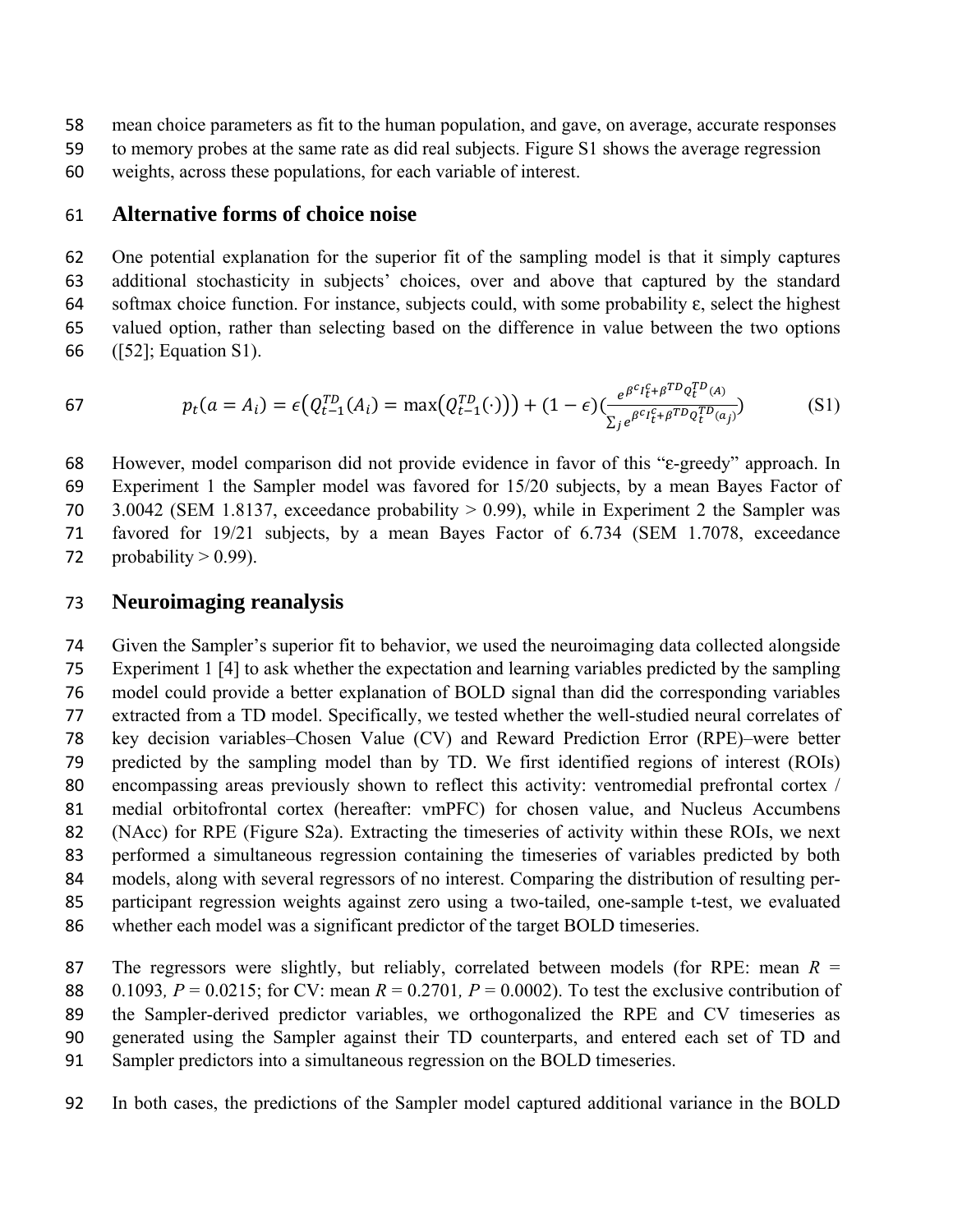timeseries that was not modeled by TD (Figure S2b). Across participants, regression on the NAcc timeseries revealed significant contribution of the RPE variable as generated by the Sampler model (*t*(13) = 2.2134, *P* = 0.0454), but not TD (*t*(13) = −0.1614, *P* = 0.8742). Similarly, the Chosen Value regressor generated by the Sampler model was a significant 97 predictor of the vmPFC timeseries  $(t(13) = 2.2604$ ,  $P = 0.0416$ ), while the TD version was not (*t*(13) = −1.0835, *P* = 0.2983).

#### **Adding evoked trials to the TD model**

We augmented the TD model to incorporate rewards from bandit trials evoked by valid memory 101 probes. Specifically, we added an additional parameter,  $\alpha^{evoked}$ , for a new, augmented TD 102 update applied to rewards  $r_i^{evoked}$  during memory probe trials (Equation S2). This parameter allowed the weight given to evoked bandit outcomes to vary, reflecting the fact that the sampling mechanism may itself be stochastic in nature — not every probe trial will successfully trigger a recall of the associated context, even those on which participants exhibit correct recognition memory.

107 
$$
Q_t^{TD}(a) = Q_{t-1}^{TD}(a) + \alpha^{evoked}(r_i^{evoked} - Q_{t-1}^{TD}(a))
$$
 (S2)

Table S2 expands the comparison from the main text to include this TD-evoked model. After correcting for the additional parameter, the model was a slightly better fit to participants' behavior than the plain TD model. It was not, however, a superior fit to the Sampler model.

#### **Hybrid Sampler and TD model**

The evidence across several studies shows that multiple valuation systems contribute to choices, either simultaneously or across time [6,12,35]. The current study provides evidence that one component of this valuation architecture involves evaluating samples from episodic memory. (Of course, we do not know to what extent this influence is coextensive with, e.g. model-based learning as otherwise defined.)

To test the possibility that such a "hybrid" model could account for choices in this task, we implemented a hybrid model combining the TD and episodic sampling models and tested it on 120 Experiment 2. The model has six parameters: a learning rate for the TD component  $\alpha^{TD}$ , a decay 121 rate for the Sampler component  $\alpha^{sample}$ , a choice stickiness term  $\beta^c$ , a softmax temperature for 122 the TD value  $\beta^{TD}$ , a softmax temperature for the  $\beta^{Sample}$ , and a decay rate for evoked trials  $\alpha^{evoked}$ . Choice probability is computed using Q-values derived from each model, as specified in the main text, and taken over all possible combinations of samples (following Equation 5 in the main text).

Parameter estimates from this model show that that most of the weight is on the sampler model

(in the sense that it has a much higher softmax temperature, i.e. its values have a larger effect on

choice – indeed, the weight on the TD model is not reliably different from zero). Accordingly,

the addition of a TD component to the sampler model was not robustly justified in light of the